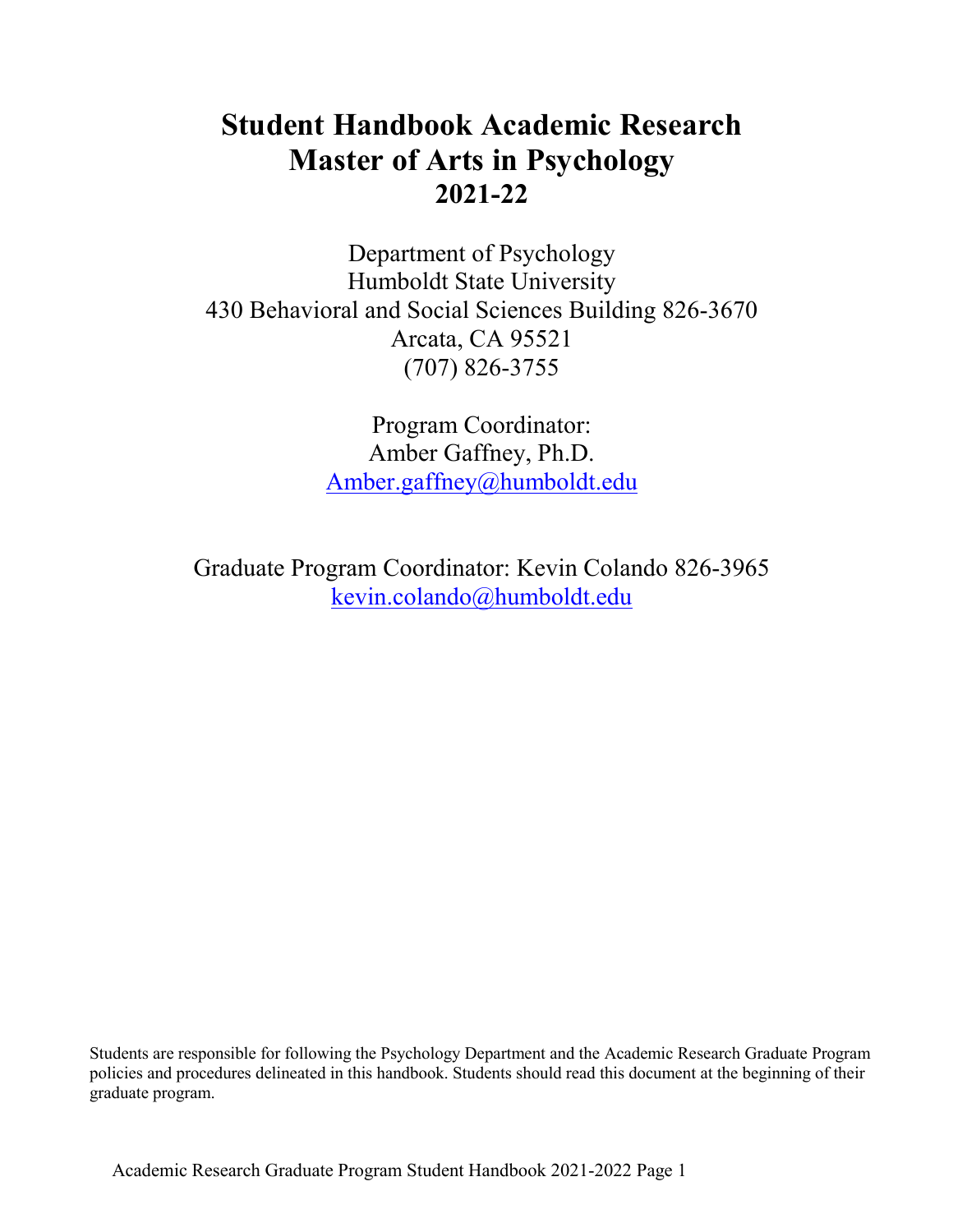## **CONTENTS**

<span id="page-1-0"></span>

| AR PROGRAM ADDITIONS AND MODIFICATIONS TO GENERAL THESIS POLICY 12                  |  |
|-------------------------------------------------------------------------------------|--|
|                                                                                     |  |
|                                                                                     |  |
|                                                                                     |  |
|                                                                                     |  |
|                                                                                     |  |
|                                                                                     |  |
|                                                                                     |  |
|                                                                                     |  |
| University and Program Policy on 7-year Limit to degree and Establishing Coursework |  |
|                                                                                     |  |
|                                                                                     |  |
| PSYCHOLOGY DEPARTMENT FACULTY AND RESEARCH INTERESTS  18                            |  |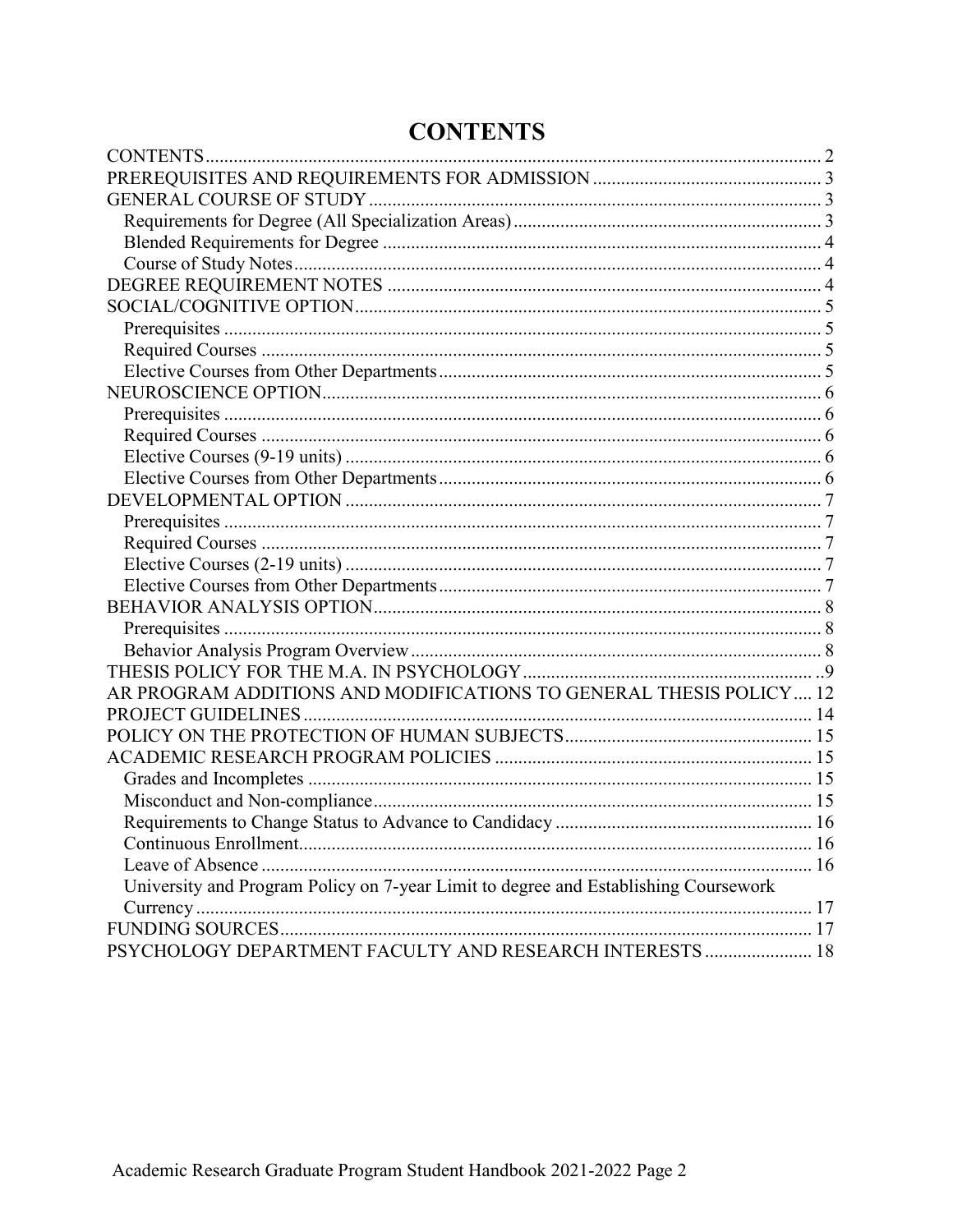# <span id="page-2-0"></span>**PREREQUISITES AND REQUIREMENTS FOR ADMISSION**

In addition to Humboldt State University requirements, the Department of Psychology requiresthe following criteria be met for admission to the program as a classified graduate student:

- A bachelor's degree from an accredited institution or equivalent
- Statement of purpose
- Selection of a specialization area of interest (see Specializations) and desired thesis advisor
- Completion of 24 units of undergraduate coursework in Psychology including PSYC 104 (Introduction to Psychology), PSYC 241 (Introduction to Psychological Statistics), and PSYC 242 (Introduction to Research Design & Methodology) or equivalent course.
- A minimum undergraduate grade-point average (GPA) of 3.25 in Psychology courses.
- (Neuroscience Option) BIOL 105, CHEM 107, PSYC 321, and PSYC 325 (or equivalent).
- (Social/Cognitive Option) PSYC 324 and PSYC 335 (or equivalent)
- (Developmental) PSYC 311 or CD 350, PSYC 438, and CD 464 or PSYC 418 (or equivalent).
- (Behavior Analysis Option) PSYC 320 and PSYC 322 (or equivalent).
- Admission will also be based on a match between student and faculty interests and the willingness of a faculty member to supervise the student's thesis or project research. We strongly recommend that students contact faculty in their area prior to application.
- A student may be conditionally admitted to the program if the undergraduate degree lacks one or more prerequisite courses within their option area.

For students in the  $5<sup>th</sup>$  year (Blended) Pathway, the requirements are as follows:

- All requirements listed in the section above titled Prerequisites and Requirements for Admission, except completion of B.A.
- Completion of the departmental application (contact department office for form).
- <span id="page-2-1"></span>• Admission is also based on a match between student and faculty interests and the willingness of a faculty member to supervise the student's thesis or project research.

# **GENERAL COURSE OF STUDY**

We offer a master's degree with a focus of study in one of three Options: Social and Environmental Psychology, Neuroscience, and Developmental. A fourth Option: Behavior Analysis, is not presently admitting students. Each area provides a background in methodology and statistics that is paired with courses relevant to the area

#### <span id="page-2-2"></span>**Requirements for Degree (All Specialization Areas)**

• At least 30 units in Psychology or supporting courses as defined by Specializations or approved by graduate committee. At least half of these must be at the graduate level.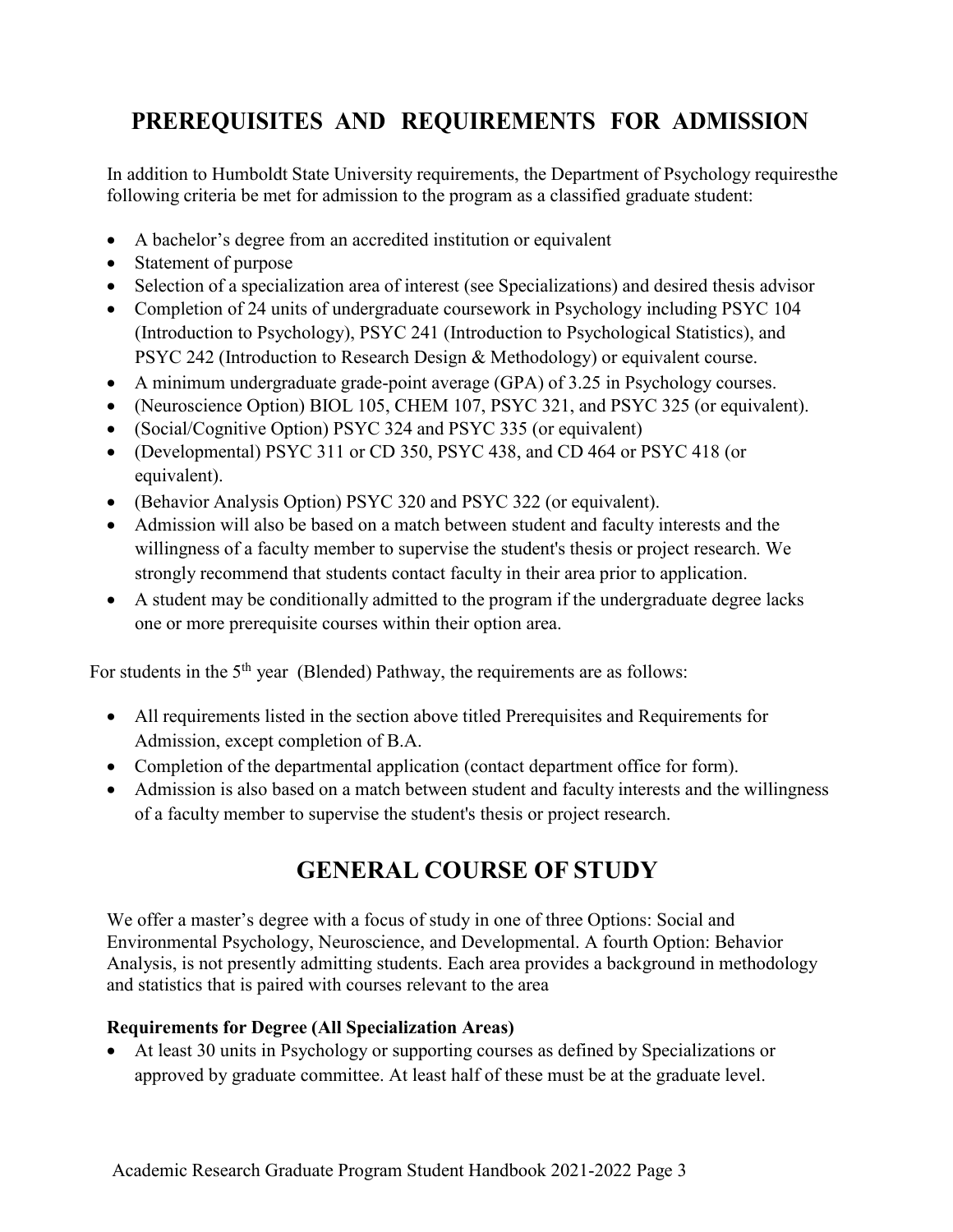- Completion of PSYC 641 (3) Research Methods: Philosophy and Design, PSYC 642 (3) Research Methods: Evaluation, and PSYC 647 (3) Academic Research Proseminar in the first year.
- Completion of PSYC 578 (4) Analysis of Variance or PSYC 588 (4) Regression/Multivariate Statistics.
- Continuous enrollment in PSYC 690 (1-6) Thesis or PSYC 692 (1-3) Project.
- Completion of either a Thesis or Project as a culminating experience.
- Completion of additional courses outlined in the one of specialization areas (see pages that follow).
- Elective courses selected in consultation with the thesis advisor and program coordinator to complete unit requirements.

#### <span id="page-3-0"></span>**Blended Requirements for Degree**

- All requirements listed in the section above titled Requirements for Degree (All Specializations) with the following deviations.
	- Completion of PSYC 641 (3) and PSYC 642 (2) in the Senior year.
	- All General Education Coursework must be completed prior to the  $5<sup>th</sup>$  year.

#### <span id="page-3-1"></span>**Course of Study Notes**

- Students who complete courses required for their M.A. (e.g., PSYC 345/478/488) as undergraduates may substitute approved electives from their emphasis areas.
- For students interested in pursuing doctoral study, we recommend completion of the thesis option and both PSYC 578 Analysis of Variance and PSYC 588 Regression/Multivariate Statistics.

## **DEGREE REQUIREMENT NOTES**

- <span id="page-3-2"></span>• California State University requirements allow students to count only 6 units of thesis/project (690 or 692) toward the 30-unit requirement.
- California State University requirements allow students to count only 9 combined units of thesis/project (690 or 692), teaching assistantships/internship (683 or 684), research practicum (495 or 695), and independent study (499 or 694) toward the 30-unit requirement.
- <span id="page-3-3"></span>• In the event that the department does not offer a required course, we will provide a reasonable alternative.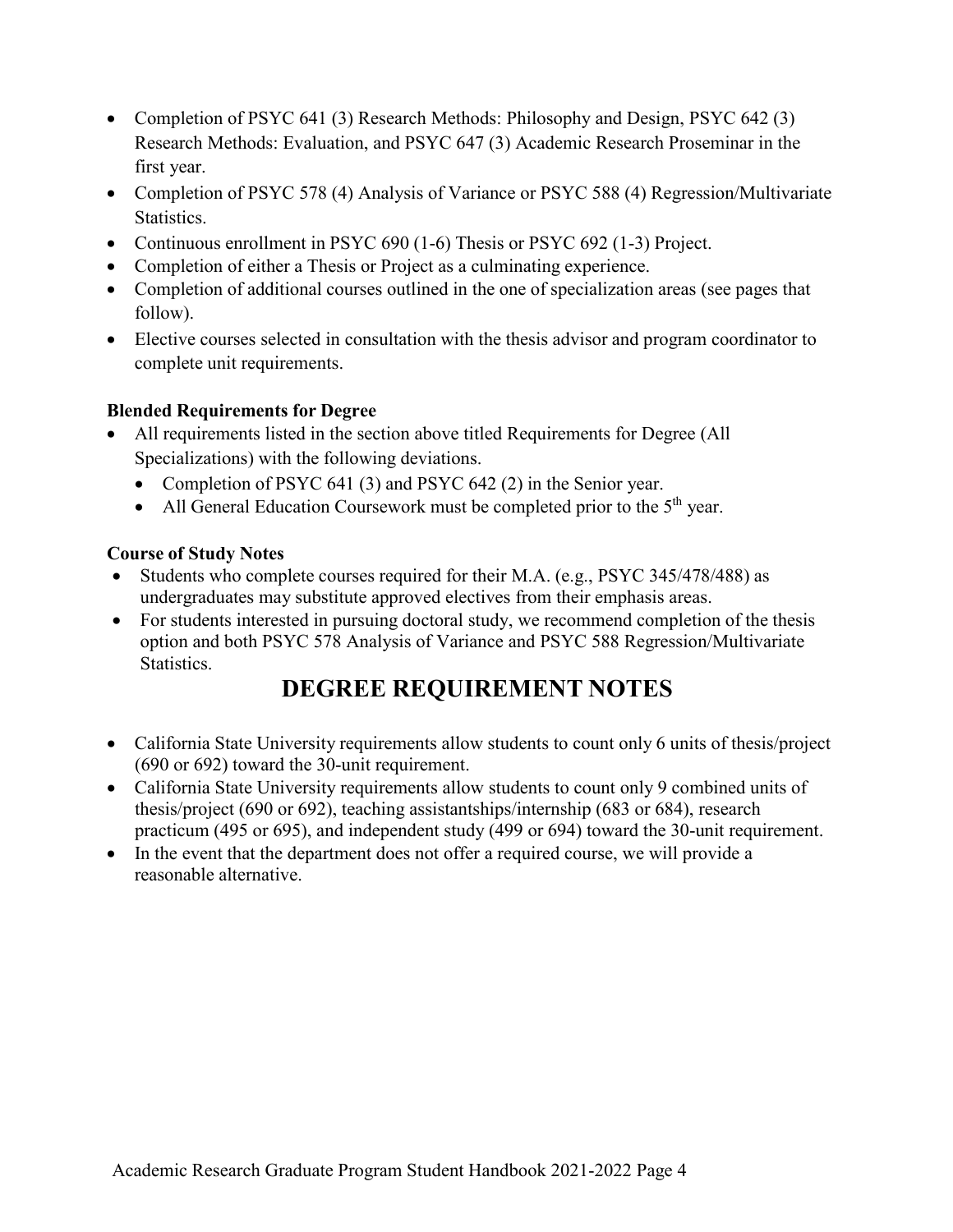## **SOCIAL/COGNITIVE OPTION**

The Social/Cognitive option focuses on how thoughts, feelings, and behaviors are influenced by others and the mental processes underlying these influences. Our program prepares students for application to Ph.D. programs in either Social or Cognitive Psychology.

#### <span id="page-4-0"></span>**Prerequisites**

PSYC 324 and PSYC 335 (or equivalent)

#### <span id="page-4-1"></span>**Required Courses**

PSYC 622 (3) Advanced Learning and Behavior OR PSYC 635 (3) Advanced Social Psychology

#### **Elective Courses (8-19 units)**

PSYC 336 (3) Social Influence & Persuasion PSYC 345 (4) Psychological Tests and Measurement PSYC 487 (3) Evolutionary Psychology PSYC 578 (4) Analysis of Variance PSYC 588 (4) Regression/Multivariate Topics

PSYC 683 (1-3) Graduate Teaching Assistantship PSYC 684 (1-3) Graduate Teaching Internship PSYC 480/680 or other courses in other departments relevant to the concentration as approved by advisor and AR coordinator.

Students may count 578/588 toward one elective if they complete both courses (see Requirements for Degree) and may count 622/635 toward electives if they complete both courses.

#### <span id="page-4-2"></span>**Elective Courses from Other Departments**

These electives represent courses suggested by the Social/Cognitive emphasis area. The student's thesis advisor and the program coordinator must approve all elective selections. Many of these courses have prerequisites, please consult the HSU Catalog before adding these courses to your contract.

<span id="page-4-3"></span>STAT 504 Multivariate Statistics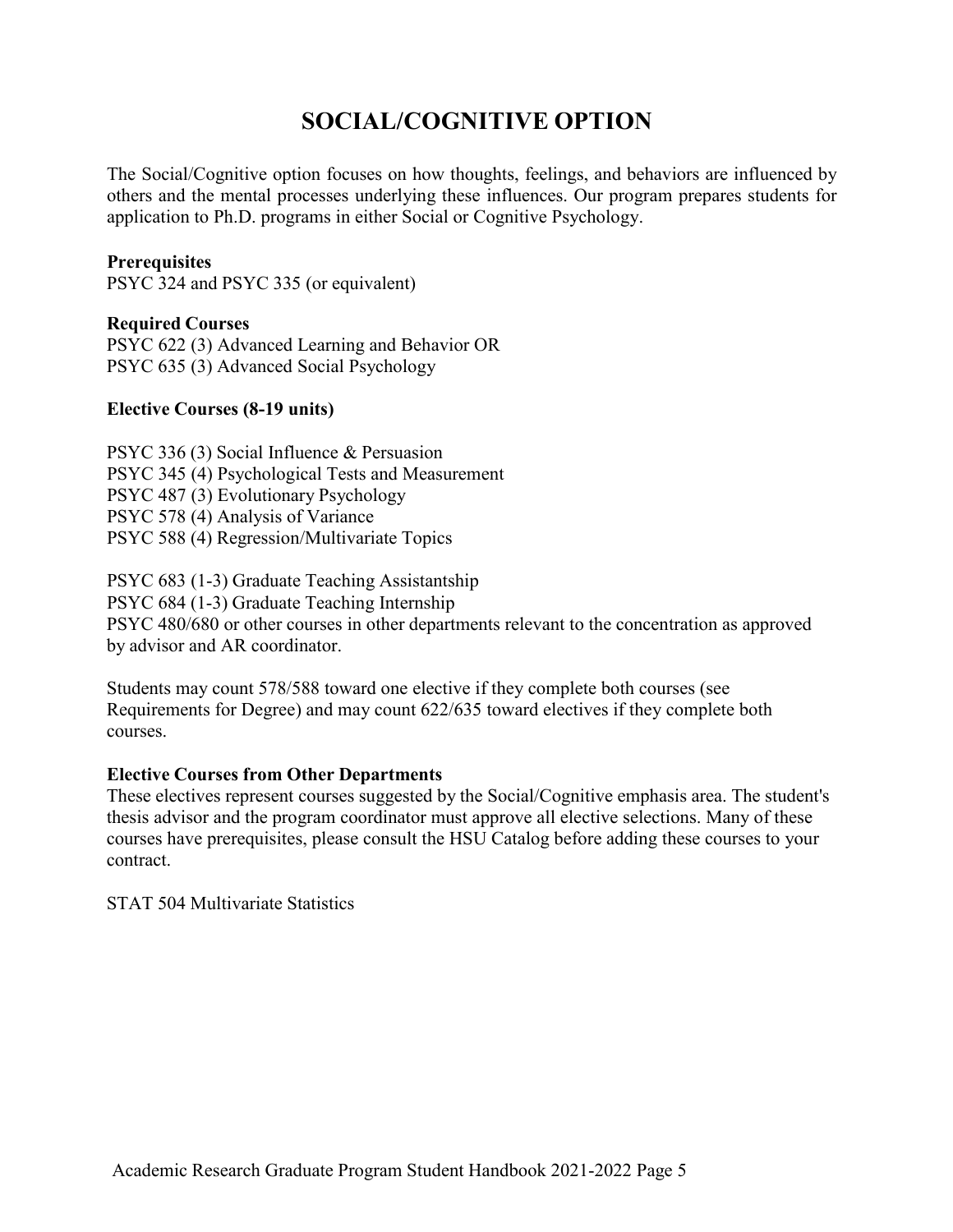## **NEUROSCIENCE OPTION**

Neuroscience is the study of the physiological bases of behavior, particularly how the brain affects behavior. The Neuroscience Option provides an extensive background in biological bases of behavior and numerous research opportunities. Our program prepares students for applicationto Ph.D. programs in the field of Neuroscience and neuroscience. Students with degrees in Biology (or closely related fields) may apply for admission to the Neuroscience option without 24 units of Psychology if they have completed PSYC 104, PSYC 241, and PSYC 242 (or equivalents). These students would complete prerequisite Psychology courses (in addition to the required coursework) after admission to the program to bring them to a total of 24 prerequisite units overall.

#### <span id="page-5-0"></span>**Prerequisites**

BIO 105 Principles of Biology CHEM 107 Fundamentals of Chemistry (may also use CHEM 109/110) PSYC 321 Intro Behavioral Neuroscience PSYC 325 Advanced Behavioral Neuroscience

#### <span id="page-5-1"></span>**Required Courses**

PSYC 625 (3) Advanced Psychobiology PSYC 672 (3) Advanced Psychopharmacology

#### <span id="page-5-2"></span>**Elective Courses (9-19 units)**

PSYC 487 (3) Evolutionary Psychology PSYC 578 (4) Analysis of Variance PSYC 588 (4) Regression/Multivariate Topics PSYC 683 (1-3) Graduate Teaching Assistantship PSYC 684 (1-3) Graduate Teaching Internship PSYC 480/680 or courses in other departments relevant to the concentration as approved by advisor and AR coordinator.

Students may count 578/588 toward one elective if they complete both courses (see Requirements for Degree)

#### <span id="page-5-3"></span>**Elective Courses from Other Departments**

These electives represent courses suggested by the biological emphasis area. The student's thesis advisor and the program coordinator must approve all elective selections. Many of these courses have prerequisites, please consult the HSU Catalog before adding these courses to your contract.

<span id="page-5-4"></span>BIO 340 Genetics or BIO 345 Genetics with a Population Emphasis BIO 410 Cell Biology CHEM 328 Organic Chemistry CHEM 438 Introductory BiochemistryZOO 310 Animal Physiology ZOO 374 Introduction to Human Anatomy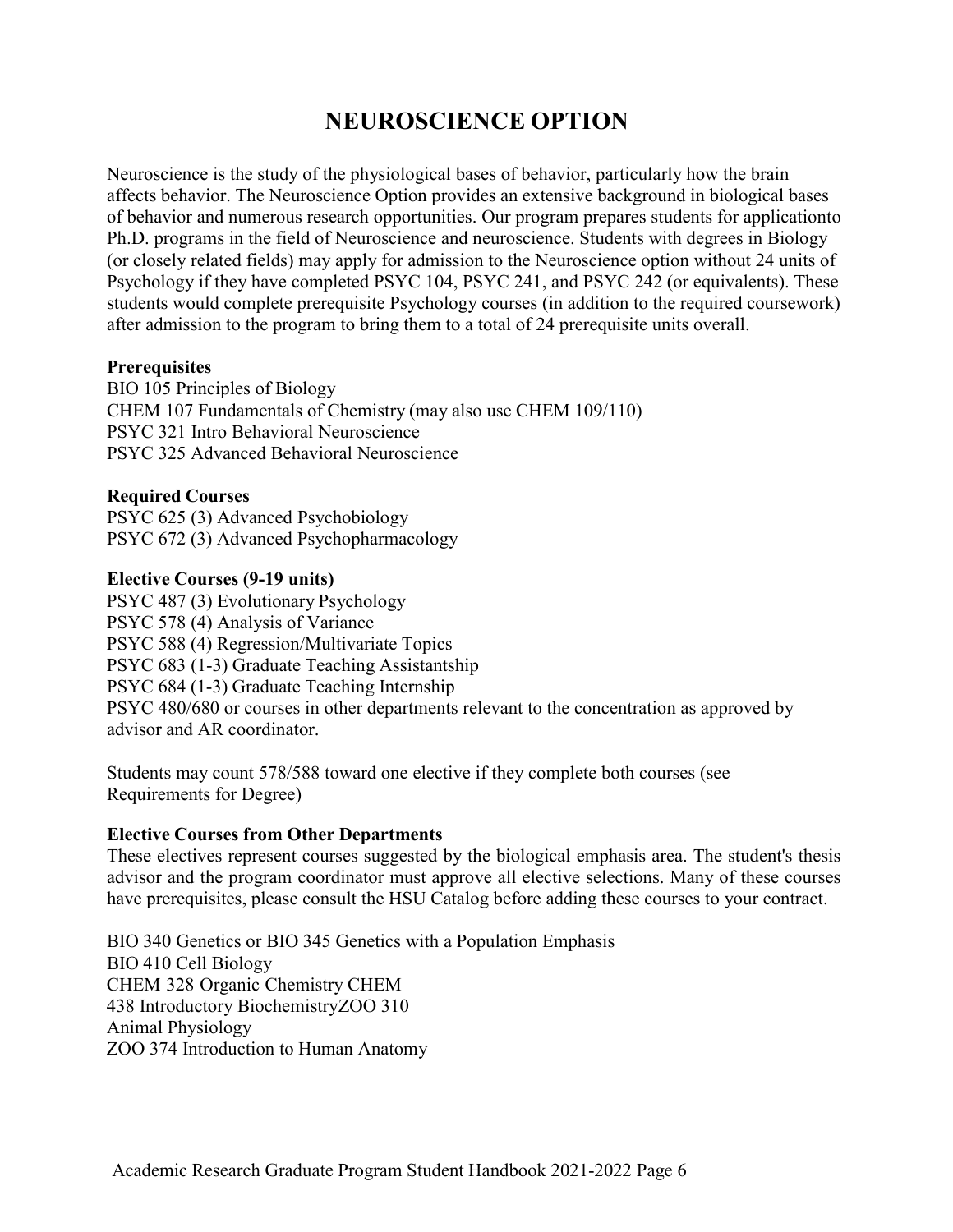## **DEVELOPMENTAL OPTION**

Developmental Psychology is the study of human development from both normal and atypical development. The Developmental option prepares students to work with a wide variety of children and their families or pursue Ph.D. study.

#### <span id="page-6-0"></span>**Prerequisites**

PSYC 311 Human Development or CD 350 Lifespan Development PSYC 438 Dynamics of Abnormal Behavior PSYC 418 Developmental OR CD 464 Atypical Child Development

#### <span id="page-6-1"></span>**Required Courses**

<span id="page-6-2"></span>PSYC 518 (3) Developmental Psychopathology PSYC 632 (3) Advanced Developmental Psychology

#### **Elective Courses (2-19 units)**

PSYC 303 (3) Family Relations in Contemporary Society PSYC 345 (4) Psychological Tests and Measurement PSYC 414 (3) Psychology of Adolescence and Young Adulthood PSYC 419 (3) Family Violence PSYC 578 (4) Analysis of Variance PSYC 588 (4) Regression/Multivariate Statistics PSYC 683 (1-3) Graduate Teaching Assistantship PSYC 684 (1-3) Graduate Teaching Internship PSYC 480/680 or other courses in other departments relevant to the concentration as approved by advisor and AR coordinator.

Students may count 578/588 toward one elective if they complete both courses (see Requirements for Degree)

#### <span id="page-6-3"></span>**Elective Courses from Other Departments**

These electives represent courses suggested by the developmental emphasis area. The student's thesis advisor and the program coordinator must approve all elective selections. Many of these courses have prerequisites, please consult the HSU Catalog.

<span id="page-6-4"></span>EDUC 318 Gay and Lesbian Issues in Schools EDUC 377 Educ of Excptnl Individuals CD 352 Parent-Child Relationships CD 366 Exceptional Children and Families CD 467 Working with Culturally Diverse Families CD 479 Policy Analysis and Advocacy Soc 306 The Changing Family Soc 330 Social Deviance Soc 430 Criminology Soc 584 Qualitative Research Methods SW 530 Social Welfare Policy and Services SW 550 Human Development, Diversity, and Resources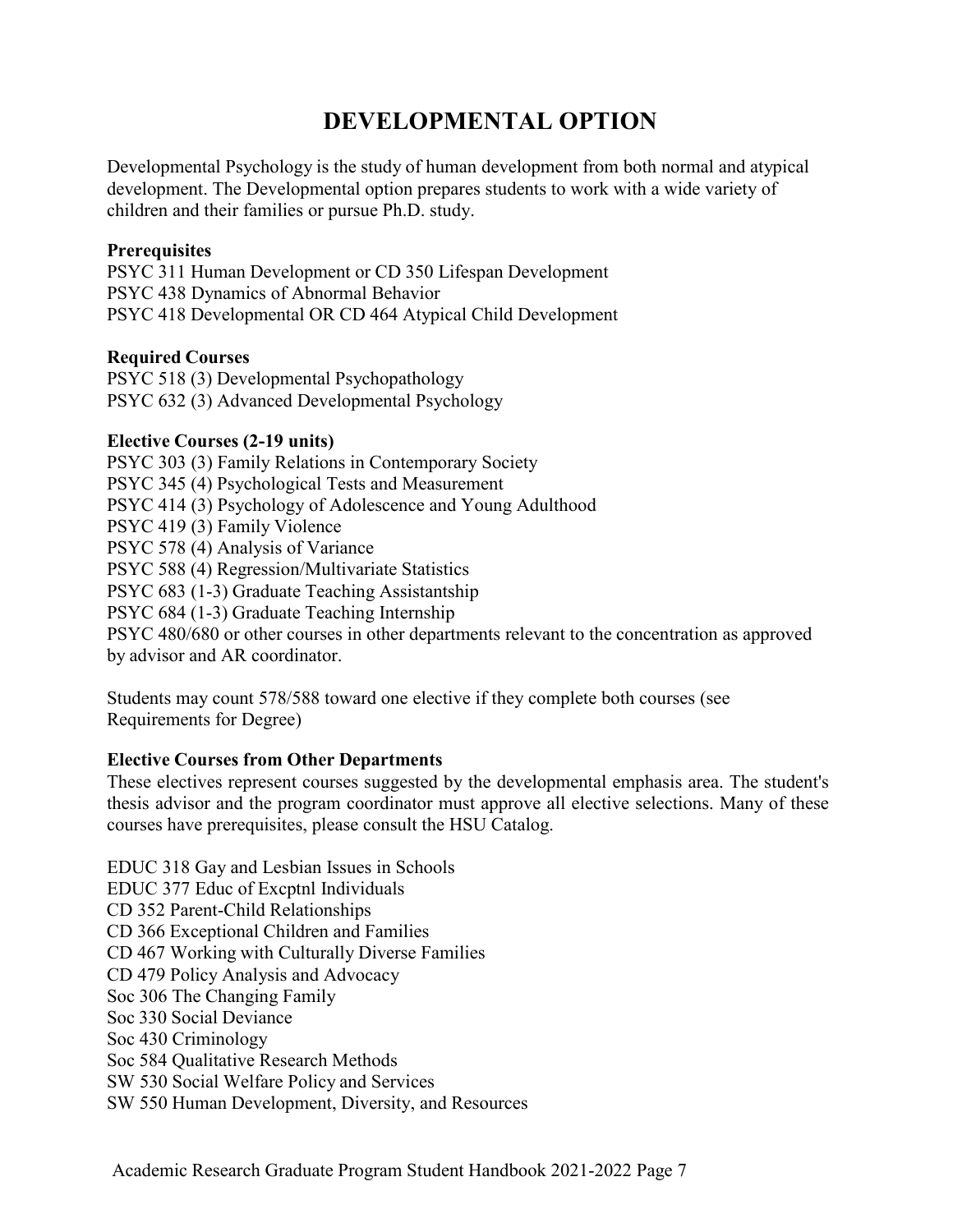## **BEHAVIOR ANALYSIS OPTION**

Behavior Analysis is the design, implementation, and evaluation of instructional and environmental modifications to produce improvements in human behavior through skill acquisition and the reduction of problematic behavior. The Behavior Analysis Option develops students' skills in conducting behavioral research and providing applied behavioral intervention services for children and adults in areas including education, developmental disabilities, and behavioral consulting. This program is designed to provide the coursework that constitutes part of the requirements for becoming a Board-Certified Behavior Analyst.

#### <span id="page-7-0"></span>**Prerequisites**

PSYC 320 Behavior Analysis PSYC 322 Learning and Motivation

<span id="page-7-2"></span><span id="page-7-1"></span>

| <b>Behavior Analysis Program Overview</b>                |                          |  |  |
|----------------------------------------------------------|--------------------------|--|--|
| Course                                                   | # Credits                |  |  |
| 1st Year                                                 |                          |  |  |
| PSYC 641 Research Methods: Philosophy and Design         | 4                        |  |  |
| PSYC 647 Academic Research Proseminar                    | 3                        |  |  |
| PSYC 578 ANOVA or PSYC 588 Multivariate Statistics       | $\overline{\mathcal{A}}$ |  |  |
| PSYC 680 Ethics and Professionalism in Behavior Analysis | 3 BACB                   |  |  |
| PSYC 690 Thesis                                          | 1                        |  |  |
| PSYC 642 Research Methods: Evaluation                    | $\overline{2}$           |  |  |
| SPED 722 Autism Intervention Strategies                  | 2 BACB                   |  |  |
| PSYC 622 Advanced Learning and Behavior Analysis         | 3 BACB                   |  |  |
| PSYC 682 Fieldwork                                       | 3                        |  |  |
| PSYC 690 Thesis                                          |                          |  |  |
|                                                          | Total: 26                |  |  |
| 2nd Year                                                 |                          |  |  |
| EDUC/PSYC 680 Single-Case Research Designs               | 3 BACB                   |  |  |
| PSYC 683 Graduate Teaching Assistantship                 | 3                        |  |  |
| SPED 706 Applied Behavior Analysis for Teachers          | 3                        |  |  |
| SPED 731 Classroom Management and Behavior Supports      | 1                        |  |  |
| PSYC 682 Fieldwork                                       | 3                        |  |  |
| PSYC 690 Thesis                                          | $\mathbf{1}$             |  |  |
| PSYC 655 Social-Behavioral Evaluation                    | $\overline{\mathbf{3}}$  |  |  |
| PSYC 682 Fieldwork                                       | $\overline{3}$           |  |  |
| PSYC 690 Thesis or                                       |                          |  |  |
| PSYC 692 Master's ABA Project                            | 1                        |  |  |
|                                                          | Total: 21                |  |  |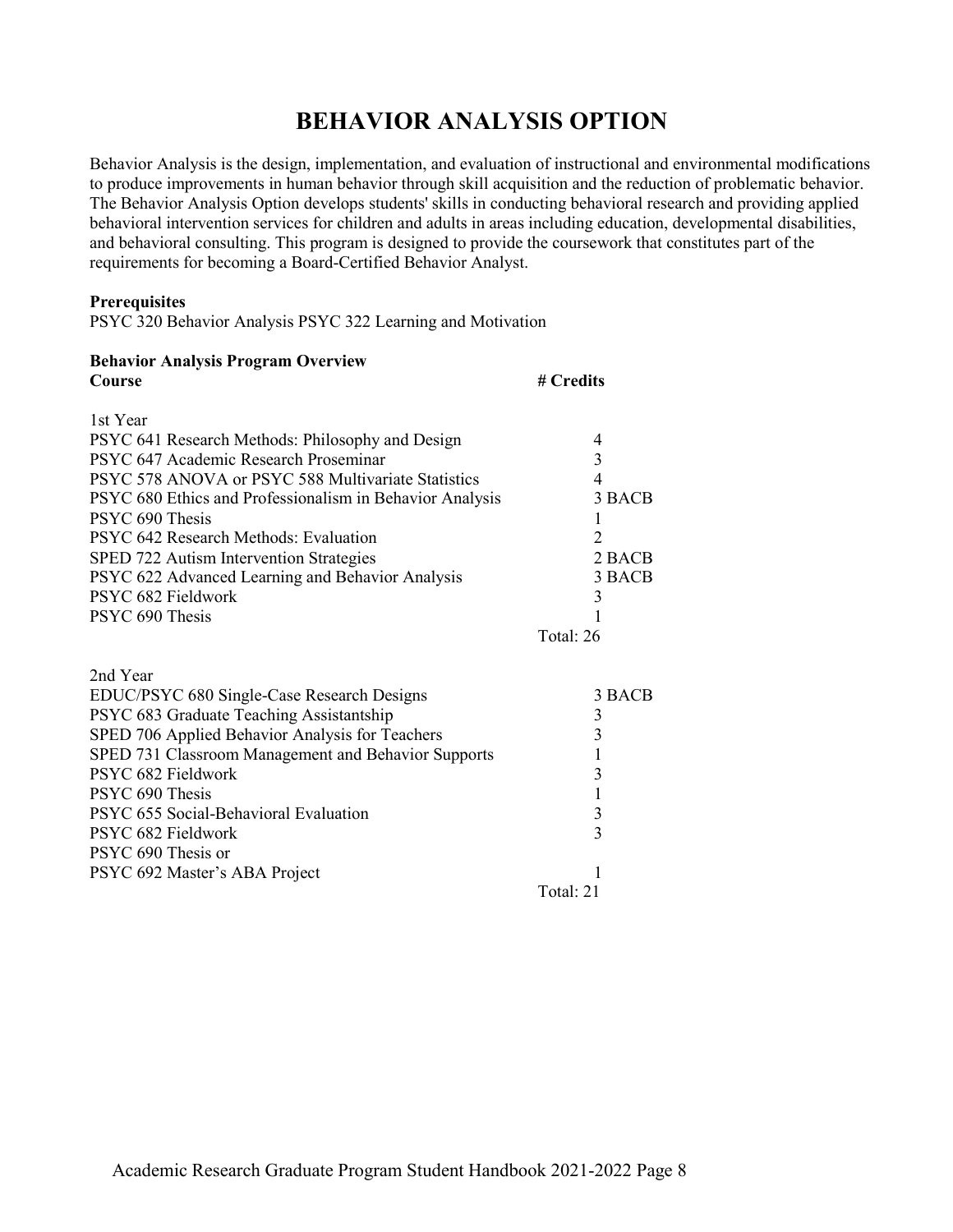# **THESIS POLICY FOR THE M.A. IN PSYCHOLOGY**

Deviations from the general policy are noted in the section titled AR PROGRAM ADDITIONS AND MODIFICATIONS TO GENERAL THESIS POLICY. The information below comes from the department handbook and is outdated with regard to course #s and hiring of consultants.

- A. Each Psychology Thesis Committee will be composed of three members, two of whom must be full-time members of the Psychology Department (or those who are normally full-time but are serving part-time in other units). The Thesis Chair must be a full-time member of the Psychology Department. If a third member is chosen from outside the Psychology Department, this member must have the appropriate graduate degree and the approval of the Thesis Chair and the Department Chair. (Adjunct Professors are not eligible to act as Thesis Chair - Apr. 25, 1985.)
- B. It is the responsibility of the student to locate a Chair interested in the thesis topic. In consultation with the Chair, other potential members of the thesis committee are to be identified.
- C. The Chair bears the final responsibility for all aspects of the thesis.
- D. The Chair is responsible for making sure the student has the necessary tools and skills to perform the data analysis and interpret the results of the chosen research project. The student is responsible for understanding all aspects of the research, including the statistics and computer methods. In the thesis proposal, the design and statistical analysis should be presented in detail. The student will be expected to demonstrate understanding of these matters at the final oral Defense Meeting.

To assist students who wish to use the computer for statistical analysis of thesis data, the department hires consultants and offers workshops in addition to regular courses that include instruction on this matter. Consultants hired by the department are expected to assist only in organizing data and computer commands, and should not be asked for other help, e.g. choice of statistics, entering data or interpretation of results. These latter activities are to be the responsibility of the student with help from the thesis committee. Students may hire others to assist in the use of the computer, and to enter data or other clerical chores, if they choose. In all cases, a student must inform the thesis chair of plans to get assistance from other individuals on the thesis. Students are to be advised that they will be expected to discuss knowledgeably all aspects of the thesis at the oral defense meeting, including statistical design, computational details, and interpretation of findings.

- 1. Psychology Department Guidelines Regarding the Use of Statistical Techniques, Computer Programs and Psychological Tests in Masters Theses and Projects (Approved October 1990)
	- a. Graduate students are required to take PSYC 241 as a prerequisite for all three graduate programs. Psychology 341 (Intermediate Statistics) is required in the Academic Research M.A. and School Psychology programs and is strongly recommended in the Counseling program.
	- b. The student shall be responsible for mastering or understanding all statistical procedures used in their thesis research. Conversely, students should not employ procedures that they do not understand. It is expected that the student will be asked questions about their statistical procedures during the thesis proposal meeting or thesis defense.
	- c. Statistical procedures for a thesis should be selected upon consultation with the Thesis Chair (generally the Committee Chair, but occasionally other committee members). It is recognized that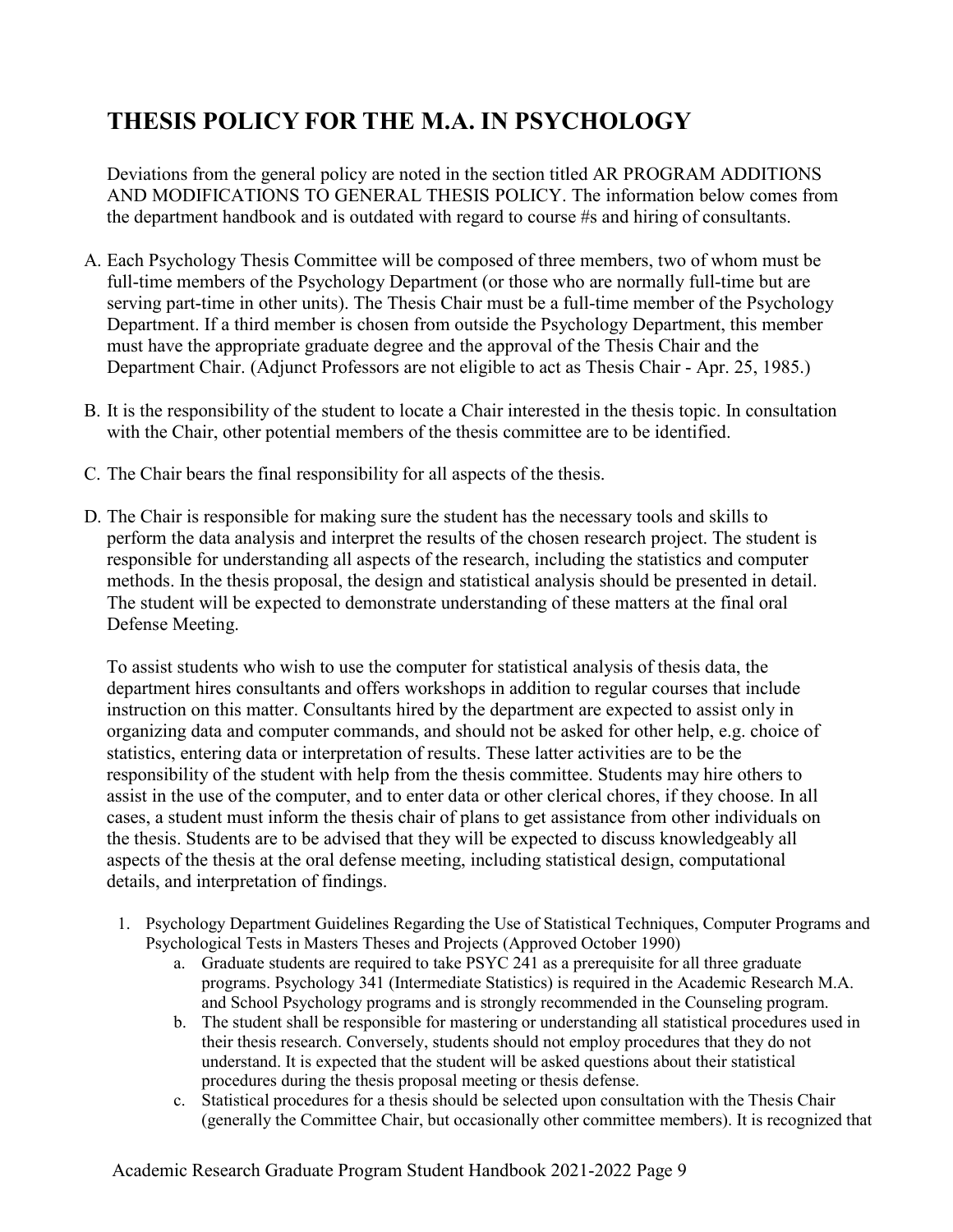students vary in their level of understanding of statistics. Consequently, the Chair should consider both the power of a statistical procedure and the level of the student's understanding in making a recommendation. In some cases, a less powerful procedure may be recommended over a more powerful technique if the latter procedure is beyond the student's understanding. (Note - "Less powerful" does not mean "inappropriate." If the only appropriate procedure for answering a particular research question involves a high level of sophistication, that procedure must still be the technique of choice.)

- d. With rare exceptions, it is expected that thesis advisors will only require statistical procedures within the advisor's range of understanding. That is, the advisor (rather than other faculty) has the primary responsibility for knowledge about a statistical technique. In some circumstances, at the design phase of the study, the advisor may defer to other thesis committee members or the department statistical consultant for such information.
- e. Each semester, the department will designate at least one faculty member as department statistical consultant. Graduate students should only contact the consultant after referral by their Thesis Chair. Although other faculty may be available for consultation, students should not presume that this will be the case.
- f. The consultant position will receive credit for two weighted-teaching-units per semester or appropriate credit for time spent. The position should rotate among interested faculty.
- g. Students who plan to use computer statistical packages are strongly urged to take a seminar in Computer Statistical Packages. (Note added by AR Program Chair 7/10/03 – the current Psych 241, 341, 541 sequence includes extensive coverage of computer packages)
- h. Students who plan to use Psychological tests in their research are required to meet A.P.A. and test publisher user qualification standards for access to testing material.

The student who plans to do research with B level tests (e.g., FIRO-B, Myers-Briggs) must have taken Psychology 545 (Psychological Testing) in addition to completing graduate program prerequisites and courses in the area of research.

The student who plans to do research with C level tests (e.g., the MMPI, WAIS) must meet all requirements for level B tests and also complete the appropriate graduate assessment course for the specific area of research:

- i. Research in personality, clinical and social  $&$  industrial psychology Psych 646 (Personality Assessment).
- ii. Research in perception, learning and cognition Psychology 616-617 (Intelligence Testing) or Psychology 651 (Diagnosis of Psychological Difficulties).

(Note: APA standards do not make any distinction between test user qualifications for applied practice and qualifications for psychological research. For example, the APA's "Standards for Educational and Psychological Testing" require the same user qualifications for clinical practice, employment testing and program evaluation research.)

- E. The full Thesis Committee should have an opportunity to react to the thesis proposal as earlyas possible in the development of the research plans, when, in the judgment of the Chair, the proposal is sufficiently formulated to warrant further examination and input.
- F. Following the Proposal Meeting, the thesis proposal shall be submitted to the Institutional Review Board. (2000-1) Data collection shall follow the approval of the proposal by means of a formal IRB letter.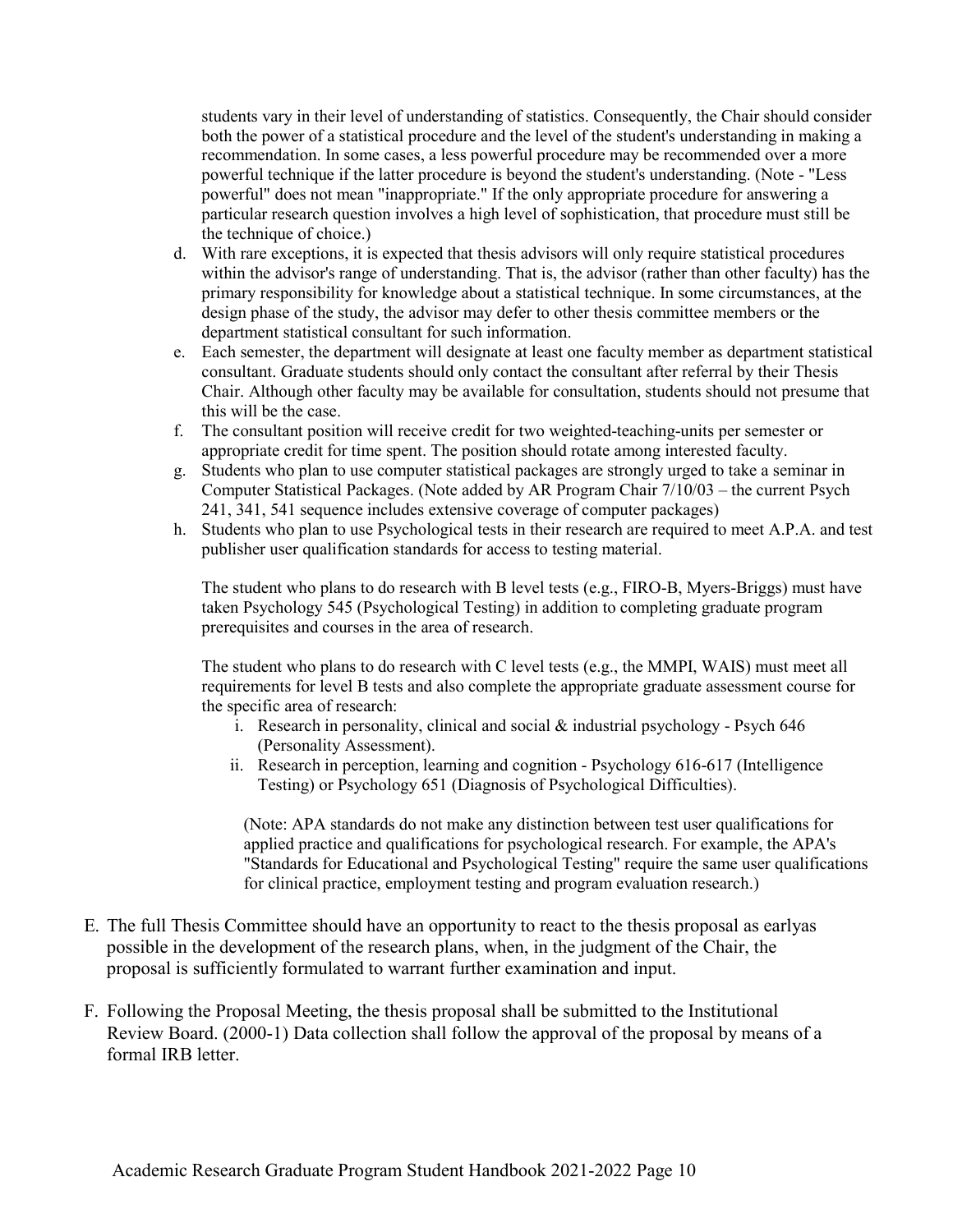- G. The student should be familiar with and follow the APA standards for ethical research and work with humans and animals, as presented in the following APA publications: *Ethical Principles in the Conduct of Research with Human Participants; Guidelines for Ethical Conductin the Care and Use of Animals; and Standards for Educational and Psychological Tests and Manuals.*
- H. The proposal and final thesis should be written in the style and form presented in the *APA Publication Manual*, with modifications as requested by the Thesis Committee, and comply with HSU Office for Research & Graduate Studies requirements for exact format.
- I. When, in the judgment of the student and the Chair, the final draft of the thesis is complete, copies of the draft should be distributed to the other Committee members, after which a final Oral Defense meeting will take place, during which the student will be asked to demonstrate knowledge and competence in the area of the thesis research. After Committee approval, the final typing and signing of the thesis will take place.
- J. Any formal action, including approval of proposal and the oral defense, requires the presenceof all Committee members.
- K. Replacement of a member of the Committee requires the approval of the Chair, and the person to be replaced, if possible.
- L. The student should plan the thesis on the presumption that faculty members have no obligation to be available to work on theses during the summer.
- M.To complete the thesis within two years, the following timetable is strongly recommended:
	- 1. Spring semester of first year or in the early part of the Fall semester of the second year: proposal meeting and submission of proposal to IRB.
	- 2. Fall semester of second year: collect data and complete analysis
	- 3. Early spring semester of second year: begin writing final draft with thesis chair
	- 4. 5th week of spring semester: first draft completed and given to thesis chair
	- 5. 9th week of spring semester: final draft to Committee
	- 6. 10th-13th week of spring semester: Oral Defense Meeting
	- 7. 14th week of spring semester: Final copy typed, signed & submitted to the Office for Research & Graduate Studies (Deadline: 10 days before end of semester)
- N. Any exceptions to this policy require recommendation from the Department Chair and approval of the respective Graduate Program Committee.
- O. All students working on M.A. theses and projects must be enrolled in specific research and/or supervision courses, e.g., either PSYC 690 (Thesis) or PSYC 692 (PPS Project) or PSYC 682 (Counseling Supervision), for every semester during which the work is being conducted (even during the summer). All students working on a thesis or project in the first or second year of their M.A. programs must be enrolled for a minimum of 4 units in their appropriate course. Students in their third year and beyond have the alternative of enrolling for 1 Extension unit in PSYC 495.This alternative requires the approval of your thesis or project chair, since department faculty receive no teaching credit for extension courses. Students must submit a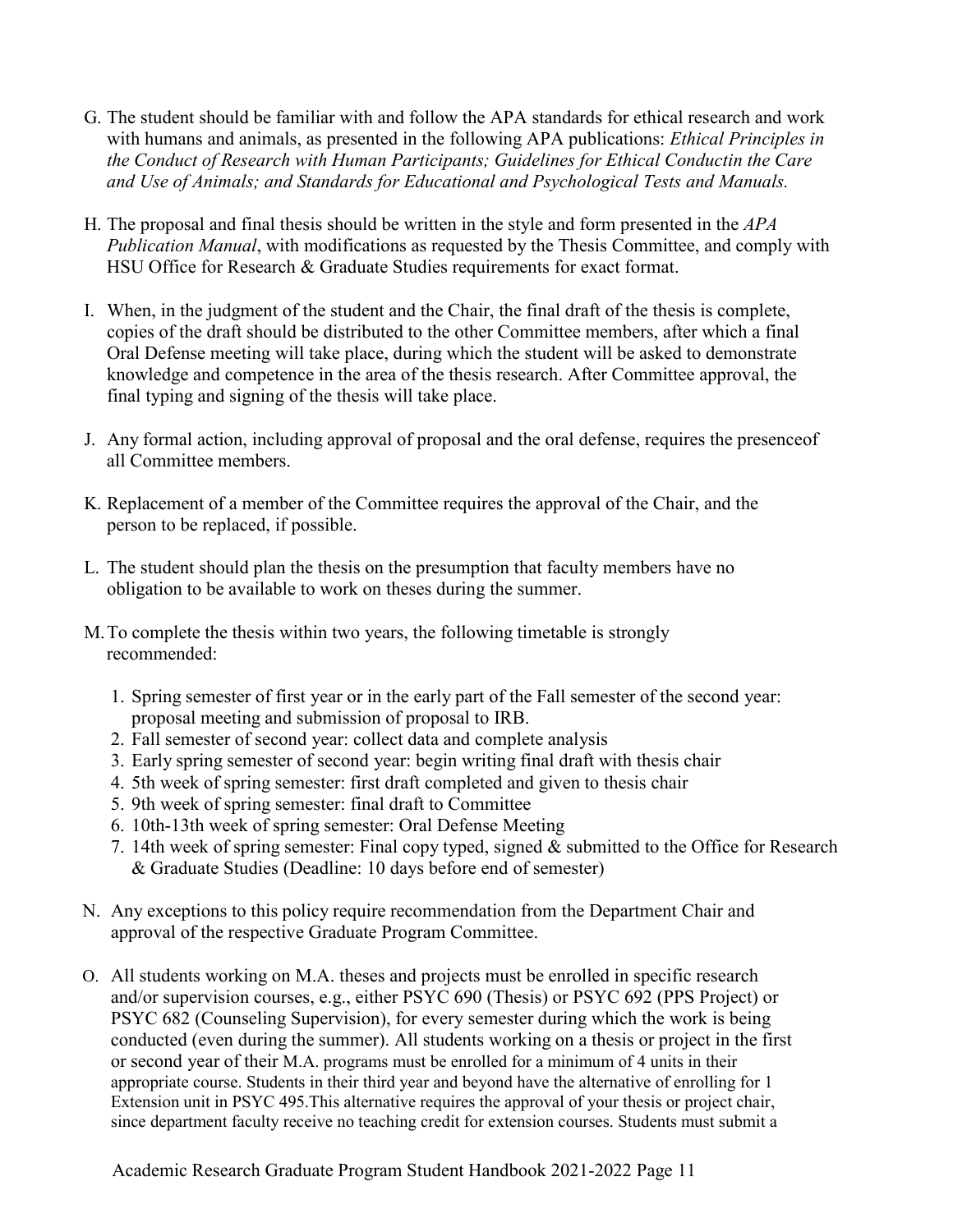"Request for Program Variation" form with an attached "Request for Credit through Extension Criteria for Eligibility"form.

## <span id="page-11-0"></span>**AR PROGRAM ADDITIONS AND MODIFICATIONS TO GENERAL THESIS POLICY**

The following additions to the thesis policy have been developed as an aid to master's students in the AR program. For information on the University thesis requirements must also be followed. For university thesis requirements, including requirements for thesis formatting, refer to the Office of Research and Graduate Studies general format of the thesis, refer to the Culminating Experience For Master's Students at

<http://www.humboldt.edu/academicprograms/gradstudies/thesisguidelines.html>

- A. Once the student's thesis or project proposal has been approved by the student's thesis committee, changes in the committee are normally not made. However, if a student requestsa change of committee member, approval of the student's Thesis Chair will be required. If a student requests a change of Thesis Chair, approval of the committee will be required. If a majority of the committee has been changed at the student request, a new proposal, proposal meeting, and acceptance of the new proposal by the current committee will be required.
- B. When, in the judgment of the thesis Chair, the proposal is sufficiently formulated to warrant further examination and input, the full thesis committee should have an opportunity to reactto the thesis proposal as early as possible.
- C. The proposal must be approved by all thesis committee members at a proposal meeting. If changes to the proposal are requested by the committee, such changes must be reviewed by the Thesis Chair, or if need be, by the thesis committee as a whole, before final approval is given. If the research involves human (or animal) subjects, the student is required to submit forms to the Institutional Review Board (IRB) at HSU for the Protection of Human Subjects in Research (The IRB approval number is required on the Advancement to Candidacy forms). For projects using animal subjects, a Institutional Animal Care and Use Committee (IACUC) approval is required (refer to the Office of Research and Graduate Studies) *A copyof the final (after all requested and approved changes have been made) thesis proposal should be also be given to the AR Coordinator at the time of IRB submission.*
- D. The student must follow the American Psychological Association (APA) standards for ethical research and work with humans and animals, if applicable.
- E. The thesis must follow the standards and style for psychological research reports as presented in the APA Publication Manual (6th Ed.), with the modifications listed below.
	- 1. Include all front materials and pagination as stated in HSU Thesis guidelines
	- 2. Figures and Tables appear in the text rather than at the end
- F. When, in the judgment of the Thesis Chair and the student, the final draft of the thesis is complete, copies should be distributed to the other committee members. The student is should schedule a time (usually 1 - 2 hours) for a final oral defense of the thesis. This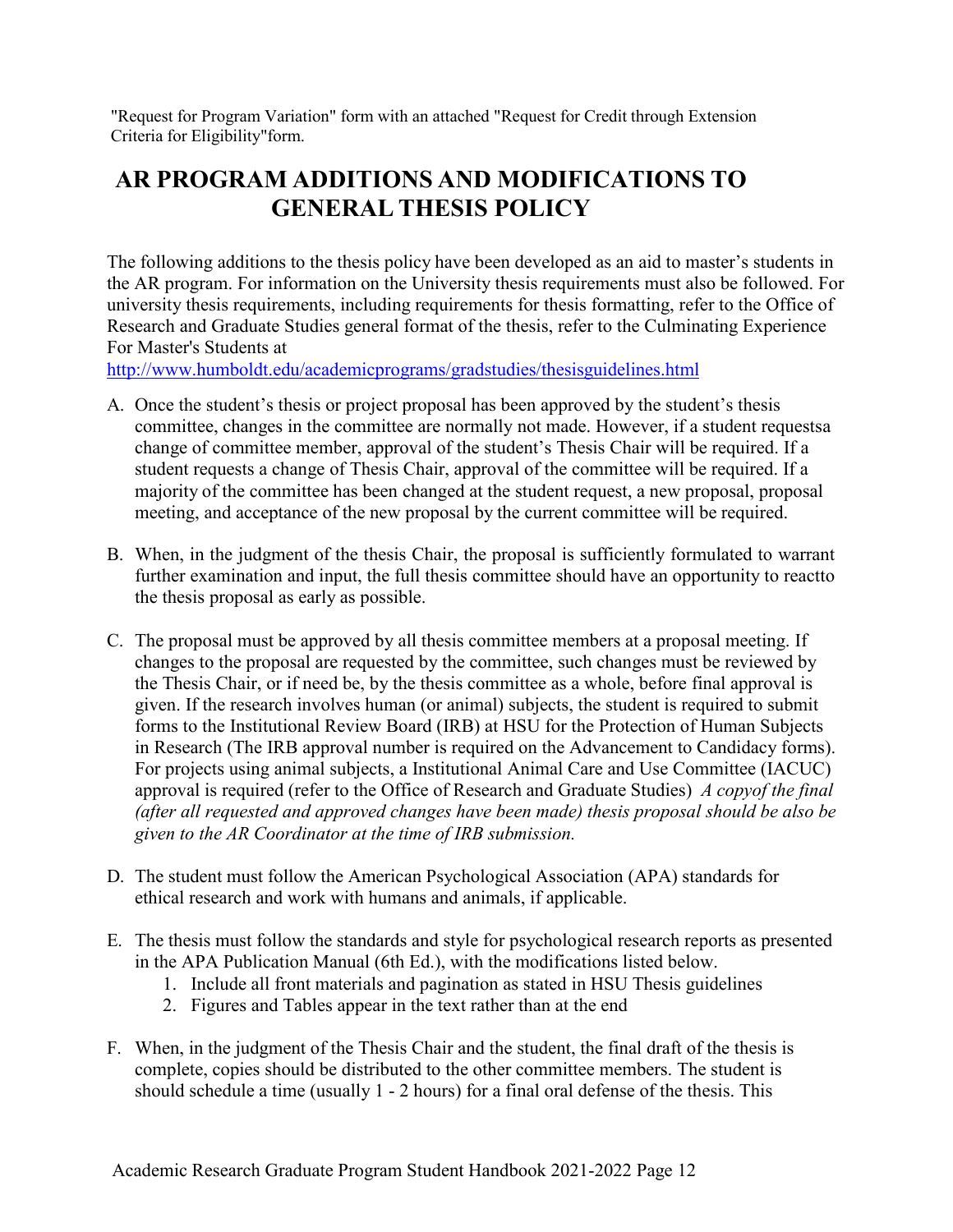meeting should be scheduled at least two weeks after the final draft of the thesis has been distributed.

- G. Any final action, including approval of the oral defense, requires the presence of all committee members. The final Oral Defense should include substantive demonstration of the candidate's knowledge and competence in his or her area of research.
- H. After the oral defense, revisions, and approval of the final thesis by the thesis committee, the student will submit a hard copy (paper) and electronic copy (word document file) of the final thesis to the AR Coordinator for evaluation and approval. Please allow at least one week for the coordinator's review and subsequent revisions.
- I. Distribution of the final bound copies of the thesis are as follows: two copies to the HSU library and one to the Psychology Department, and typically one to the Thesis Chair
- J. The student should plan the thesis on the presumption that faculty members have no obligation to be available to work on theses/projects during the summer.
- K. For continuous enrollment or when working with their Thesis Chair, students must enroll in PSYC 690 (Thesis) or PSYCH 692 (Project). The AR program does not allow the PSYC 495 option noted in item O of the general thesis policy.
- L. Any exceptions to this policy require approval of the AR committee.
- M. To complete your thesis the following schedule is recommended:
	- 1. Spring semester of senior year or first year of MA: proposal meeting and submission of proposal to IRB or IACUC.
	- 2. Fall semester of 5th year or second year of MA: collect data, complete analysis, and begin writing final draft rd
	- 3. 3 week of spring semester: *first* draft completed and given to thesis chair for review and comments th
	- 4. 9 week of spring semester: final draft to Committee
	- 5. 11 <sup>th</sup> -12<sup>th</sup> week of spring semester: Oral Defense Meeting, make revisions, final

approval by committee th

- 6. 14 week, paper and electronic copies to AR Coordinator, make revisions as necessary.
- 7. End of spring semester: Final copy typed, signed & submitted to the Office for Research & Graduate Studies.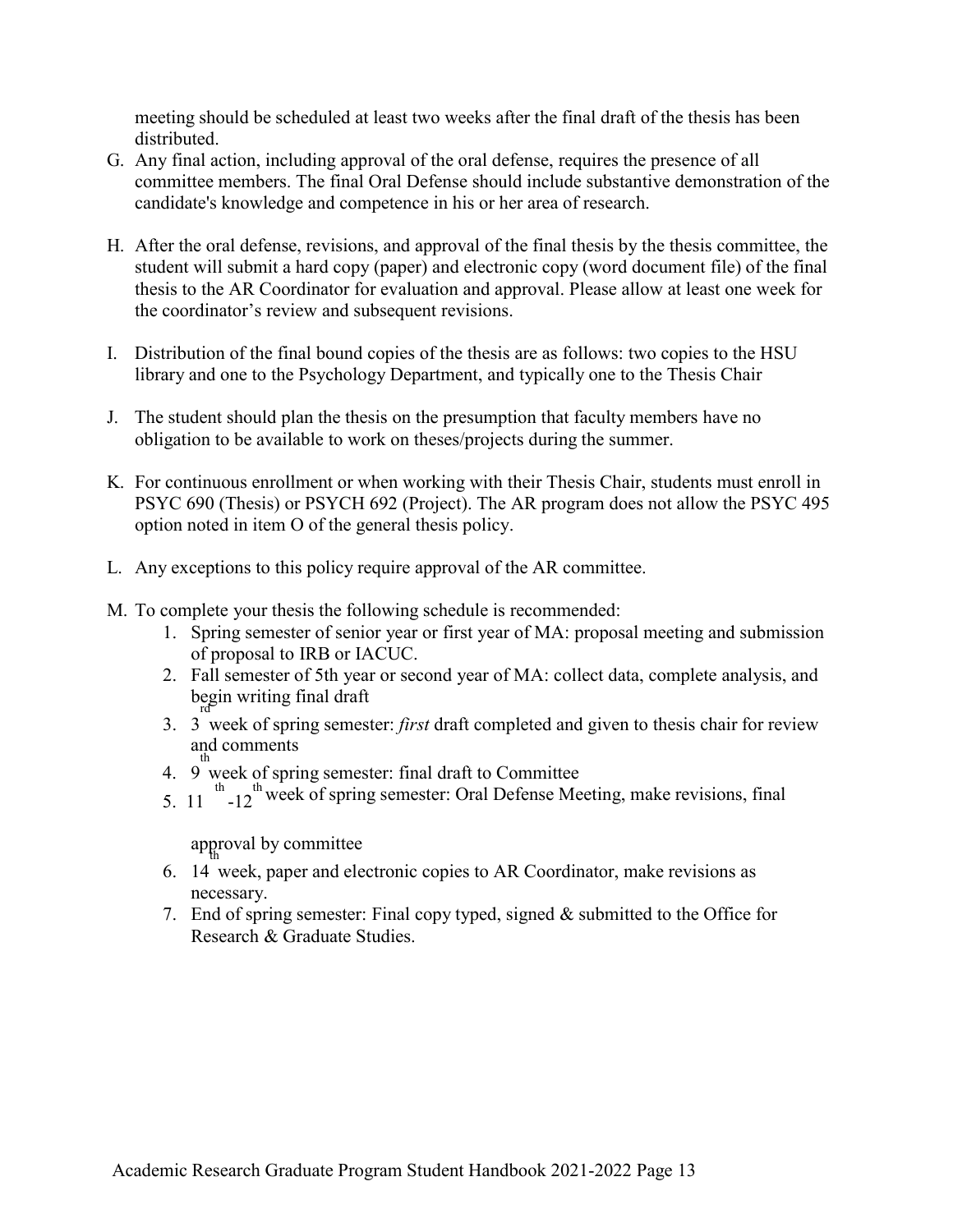## **PROJECT GUIDELINES**

<span id="page-13-0"></span>As an alternative to a thesis, students may choose to complete a research project. According to the *Culminating Experience for Master's Students at Humboldt State University*, "A project is a significant undertaking appropriate to a professional field. It shows originality and independent thinking, appropriate form and organization, and a rationale. It is described and summarized in a written abstract that includes the project's significance, objectives, methodology, and a conclusion or recommendation." (pp. 3)

| The thesis policy on the preceding pages is relevant to projects |                                 | Project                                                |
|------------------------------------------------------------------|---------------------------------|--------------------------------------------------------|
| with differences summarized below. Thesis                        |                                 |                                                        |
| Committee Membership                                             | 3 faculty members, 2 of whom    | 2 faculty members. Chair must                          |
|                                                                  | must be full time members of    | be a full-time member of the                           |
|                                                                  | the psychology department       | psychology department                                  |
|                                                                  | faculty.                        | faculty.                                               |
| Proposal                                                         | Committee must approve a        | Committee must approve, does                           |
|                                                                  | formal thesis proposal that     | not require a formal proposal                          |
|                                                                  | typically consists of the first | defense meeting.                                       |
|                                                                  | three or four chapters          |                                                        |
|                                                                  | (depending on format) of the    |                                                        |
|                                                                  | thesis. Student defends the     |                                                        |
|                                                                  | proposal in a formal meeting.   |                                                        |
| <b>Final Defense</b>                                             | Committee must approve the      | Committee must approve, may                            |
|                                                                  | final thesis. Student defends   | require a formal defense                               |
|                                                                  | the thesis in a formal meeting. | meeting.                                               |
|                                                                  | After the final defense and any | After the final committee                              |
|                                                                  | subsequent required revisions,  | approval and any subsequent                            |
|                                                                  | a hard copy (paper) and         | required revisions, a hard copy                        |
|                                                                  | electronic copy are submitted   | (paper) and electronic copy are                        |
|                                                                  | to the AR Coordinator for       | submitted to the AR                                    |
|                                                                  | review and evaluation.          | Coordinator for review and<br>evaluation.              |
| Final Form: for information                                      | See HSU Graduate Handbook       |                                                        |
|                                                                  |                                 | Informally bound (e.g. spiral)<br>with cover and back. |
| regarding proper format of                                       | for information regarding       |                                                        |
| thesis/project.                                                  | proper format of thesis.        |                                                        |
| Disposition                                                      | 2 bound copies for HSU          | 2 "informally bound" copies                            |
|                                                                  | library; 1 bound copy for       | for the Psychology Department                          |
|                                                                  | Psychology Department; 1        | Test Library; 1 copy for                               |
|                                                                  | bound copy for the thesis       | project supervisor.                                    |
|                                                                  | supervisor.                     |                                                        |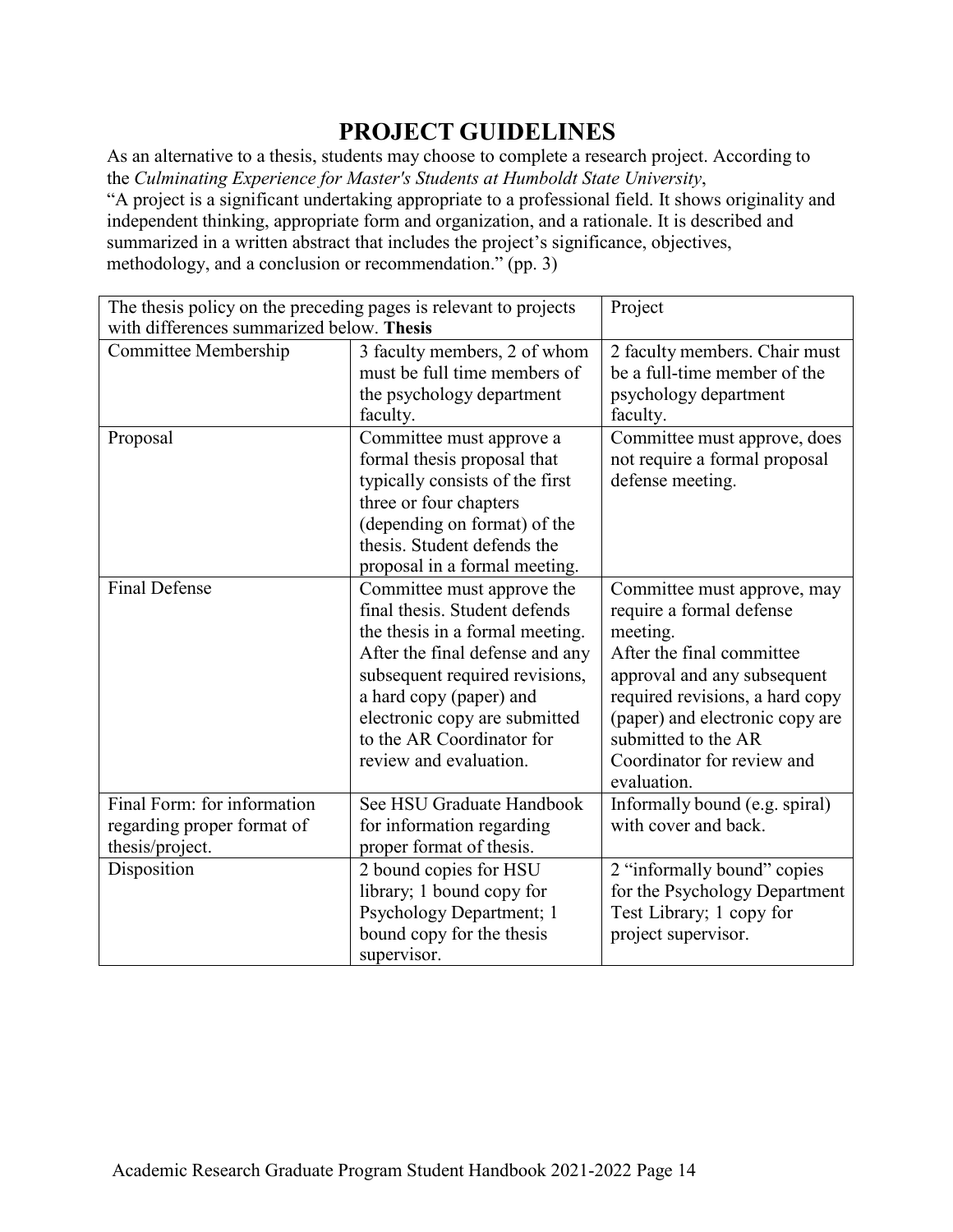## **POLICY ON THE PROTECTION OF HUMAN SUBJECTS**

<span id="page-14-0"></span>A policy has been developed as a guide for master's students in our Academic Research Program. This policy is consistent with the requirements of the HSU Committee for the Protection of Human Subjects in Research (IRB) and American Psychological Association (APA) policies on research with human subjects or animals.

Every effort will be made to protect subject anonymity and confidentiality in all academic research. Where required by APA and IRB policy, the informed consent of subjects will be obtained with the consent process and materials identified in the methods section of the research proposal. In research involving risk to subjects, the research proposal will contain a description of the procedures for risk management that should be reported in the methods section of the proposal. All student research will be reviewed by the student's thesis committee that shall serve as the department's committee on the protection of human subjects.

The thesis committee chair and the student will submit a proposal that includes three forms and a protocol to the University Committee for the Protection of Human Subjects in Research. The protocol is a statement of the researcher's responsibilities toward the human subjects involved in his/her research.

You will find IRB requirements (proposal submission checklist, forms and instructions) at: <http://www.humboldt.edu/hsuf/irb.php>

## **ACADEMIC RESEARCH PROGRAM POLICIES**

#### <span id="page-14-2"></span><span id="page-14-1"></span>**Grades and Incompletes**

Students must maintain a B (3.0) average in all required coursework. If a student's G.P.A. falls below 3.0, he/she will be put on probation by the Graduate Division of the University. Studentson probation will have one academic year to bring their G.P.A. up to a 3.0 prior to dismissal.

Students who receive a grade of Incomplete (I) in courses should complete course requirements and have instructors change their grades as soon as possible. A university policy changes all "I" grades to "F's" if coursework is not completed in one year.

A student who receives a grade of C+ or lower in a required graduate course must repeat that course.

#### <span id="page-14-3"></span>**Misconduct and Non-compliance**

Students who fail to follow the Code of Ethics or engage in non-professional behavior shall be subject to review by the Academic Research Committee and probable dismissal from the program or other sanctions.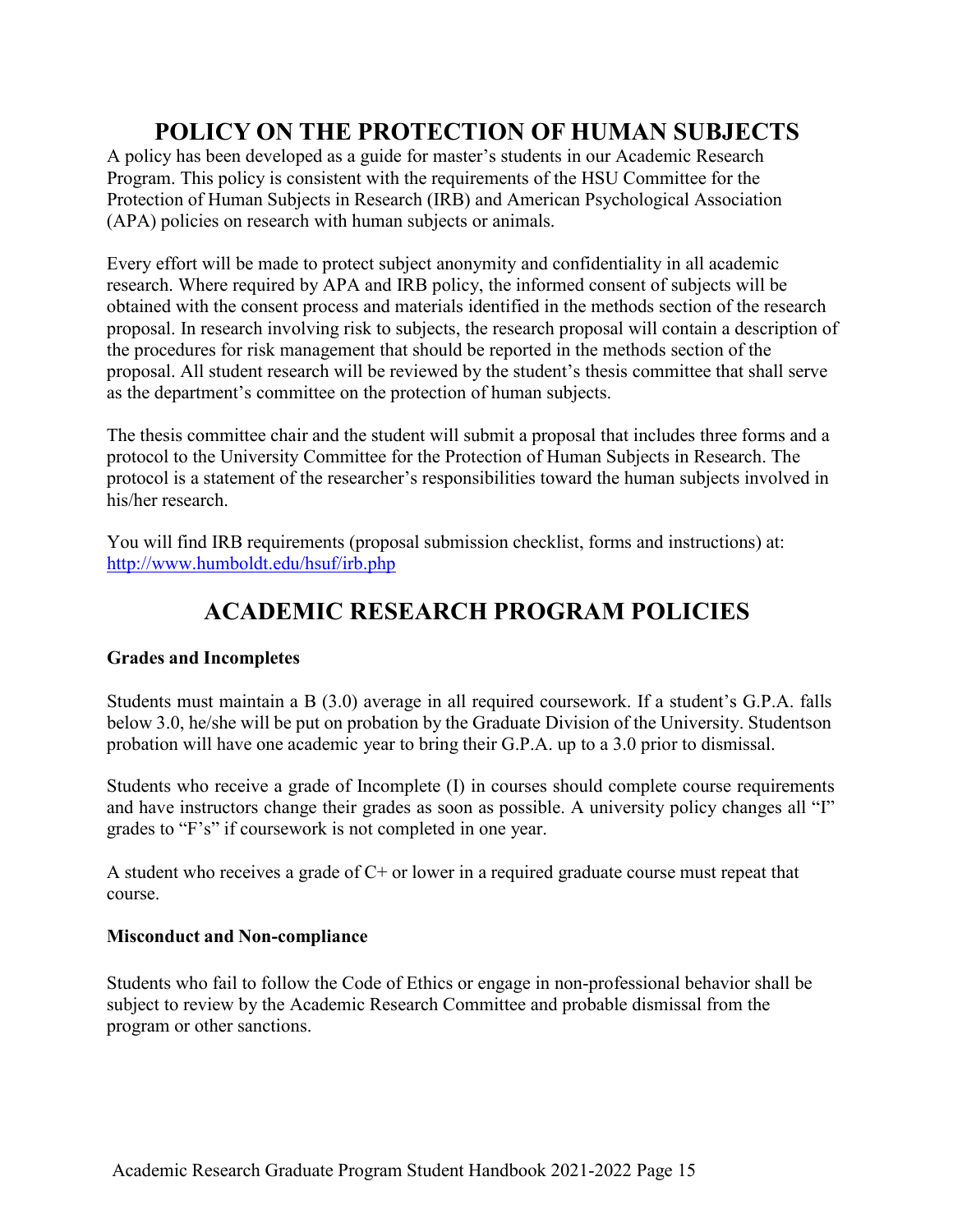#### <span id="page-15-0"></span>**Requirements to Change Status to Advance to Candidacy**

In order to change your student status from conditional to unconditional, you must have completed all of the prerequisites of the program.

You may advance to candidacy only when you have completed all the required prerequisites for this program, obtained an Institutional Review Board (IRB) or IACUC approval if applicable,and are in the process of completing required graduate coursework.

#### <span id="page-15-1"></span>**Continuous Enrollment**

Students admitted to master's degree programs are expected to enroll for two (Spring and Fall) semesters each academic year until their degree requirements are completed. Registration mustbe completed by the end of the fourth week of the semester (the University Census date).

All students working on M.A. theses must be enrolled in Psyc 690 (1-unit minimum) for every semester during which work is being conducted.

Master's degree students who do not maintain continuous enrollment (Spring and Fall semesters each academic year), or who have not been granted a leave of absence (see below), are required to reapply for admission to the university and to the graduate program. Thus, students will be subject to any new admission or degree requirements.

NOTE: This policy supersedes Item O from the department's thesis policy.

#### <span id="page-15-2"></span>**Leave of Absence**

A student may request an educational leave from the university in order to pursue other educationally related activities or to clarify his/her educational goals. A student may also requesta leave for extraordinary personal circumstances (e.g., serious illness, financial difficulty). The request must be signed by the major professor, the committee members, the graduate coordinator and the graduate dean.

A leave of absence is normally granted for one semester, or for one academic year. A request for an extension (no more than one additional year) must be justified and supported (when possible) with appropriate documentation. A student is not permitted to be on leave of absence for more than a total of two years while working toward a master's degree. Leaves of absence cannot be used to extend the seven year time limit available for completing the master's degree. After the expiration of the period of time for which the leave (and any extension) has been granted, the student is expected to enroll in the next regular semester (excluding summer). If the student does not enroll for the next semester following expiration of the leave of absence, he/she will need to reapply for admission to the university and the department before enrolling in a subsequent semester. Under no circumstances will a student on leave of absence be allowed to use HSU laboratory and field facilities, library and computer resources, and faculty supervision. The student is required to submit an Educational Leave Agreement form. The form is available in the Office for Research and Graduate Studies, or at: [http://www.humboldt.edu/gradprograms/current](http://www.humboldt.edu/gradprograms/current-students)[students.](http://www.humboldt.edu/gradprograms/current-students)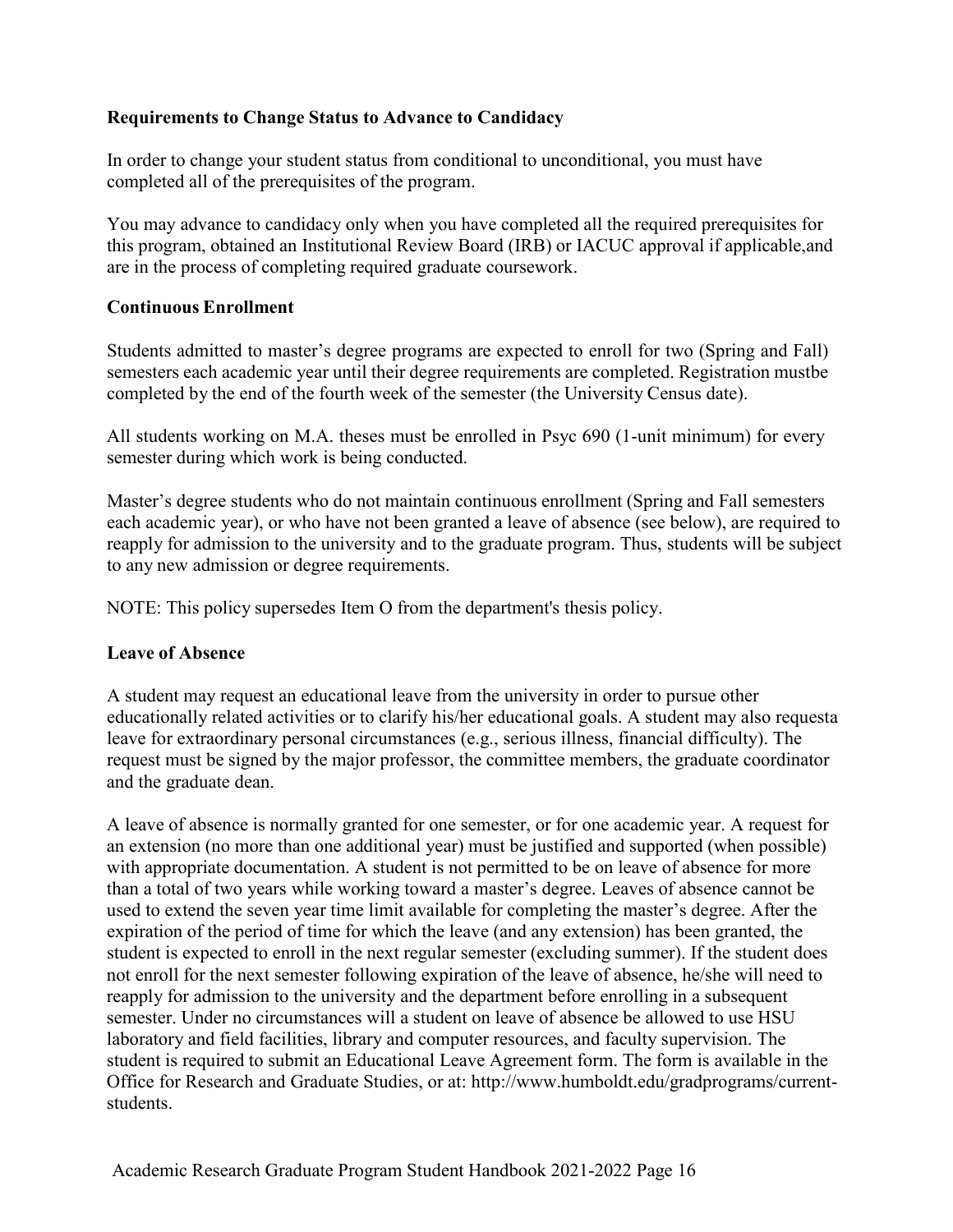#### <span id="page-16-0"></span>**University and Program Policy on 7-year Limit to degree and Establishing Coursework Currency**

Students who do not complete the Academic Research Program with seven years are required to petition the HSU graduate school and the program to waive the seven year limit. (See HSU GraduateHandbook at [http://www.humboldt.edu/gradprograms/current-students\).](http://www.humboldt.edu/gradprograms/current-students))

Students are required to demonstrate and document the CURRENCY of graduate coursework in the Academic Research Program for all extensions of the 7-year limit. Students who take between 7 and 10 years to complete their Academic Research M.A. degree must take the currentedition of the GRE subject test (psychology) and score at or above the 80th percentile todemonstrate coursework currency. An official report from ETS of the student's GRE subject scores must be submitted to the Academic Research Program Coordinator to document programcurrency. The student's subject GRE score will satisfy currency for an additional 5 years.

### **FUNDING SOURCES**

<span id="page-16-1"></span>There are several sources of funding available to students enrolled in the program. We strongly encourage you to explore funding options. A full list of grants, fellowships, and scholarships is available at [http://www.humboldt.edu/gradprograms/scholarships.](http://www.humboldt.edu/gradprograms/scholarships) The list below includes those most commonly received by graduate students in our program.

- A. Student Travel Awards: Amount varies for students presenting research at a professional conference. Watch for the announcement of this opportunity during the Fall semester.
- B. Woolford-Hegy Rotary Fellowships. \$1000 Fellowship. Spring semester. Our graduate students traditionally do well in this competition.
- <span id="page-16-2"></span>C. Chester Collins Scholarship: For post BA graduate students in Psychology, apply during Spring semester of the first year of the graduate program for award provided during the second year. Typically, two \$1,500 scholarships are available each year.